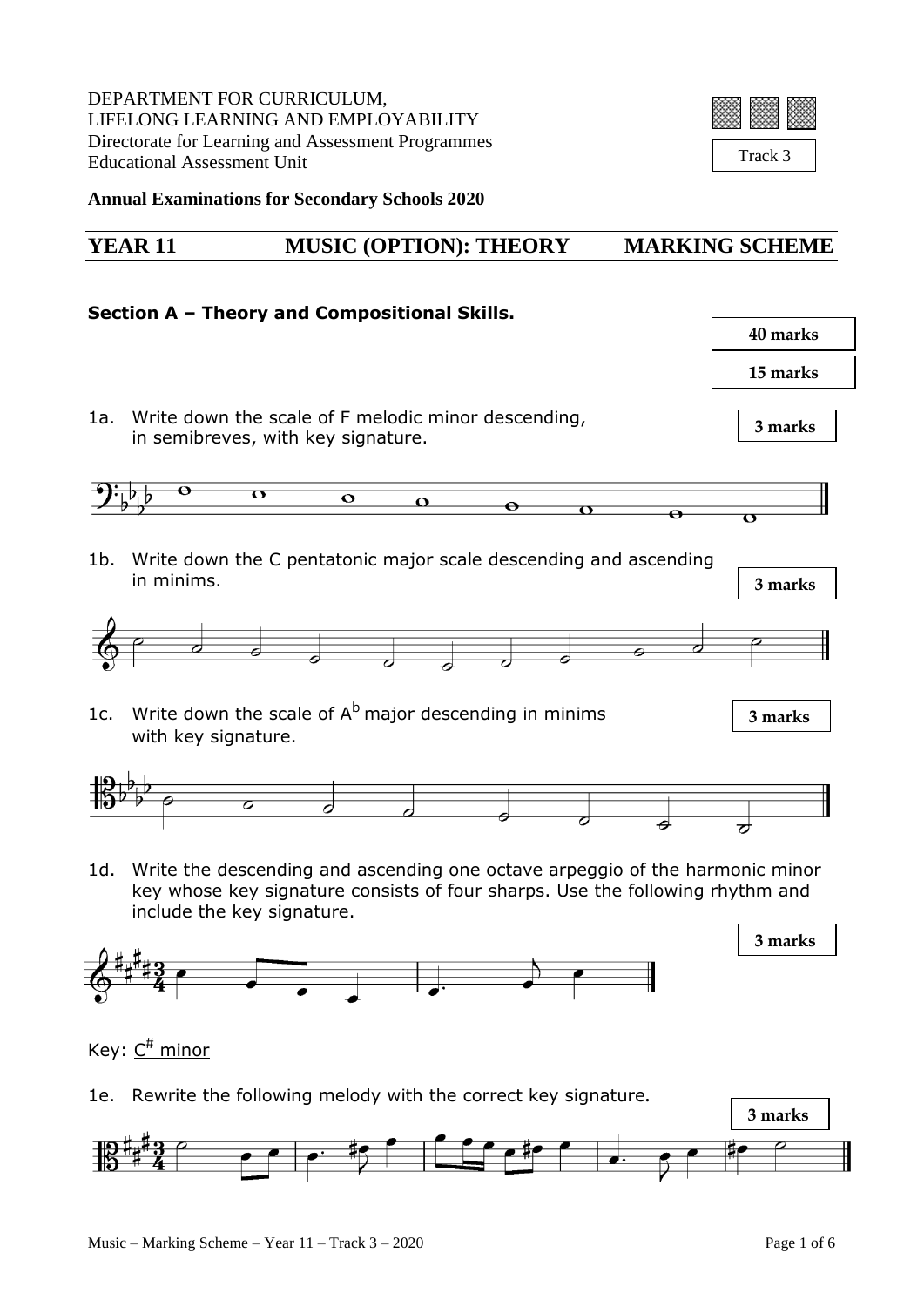2. Rewrite the following passage using the alto clef. Add the key and time signatures.

 **5 marks**



3. Describe fully the following harmonic intervals, and write the inversions in the stave below.

 **10 marks**





4. Compose a further 4-8 bar melody for bassoon or cello (please specify the instrument) using the following opening. Include appropriate performance directions (tempo, phrasing, dynamics etc...)

 **5 marks**

*Award 3 marks for correct melody and 2 marks for tempo, phrasing, dynamics etc… Accept suitable answers.*

5. Using the correct key signature, rewrite the following melody at the pitch it will sound when played by a Clarinet in A.

 **5 marks**

*Award 3 marks for correct melody and 2 marks for correct key signature.*

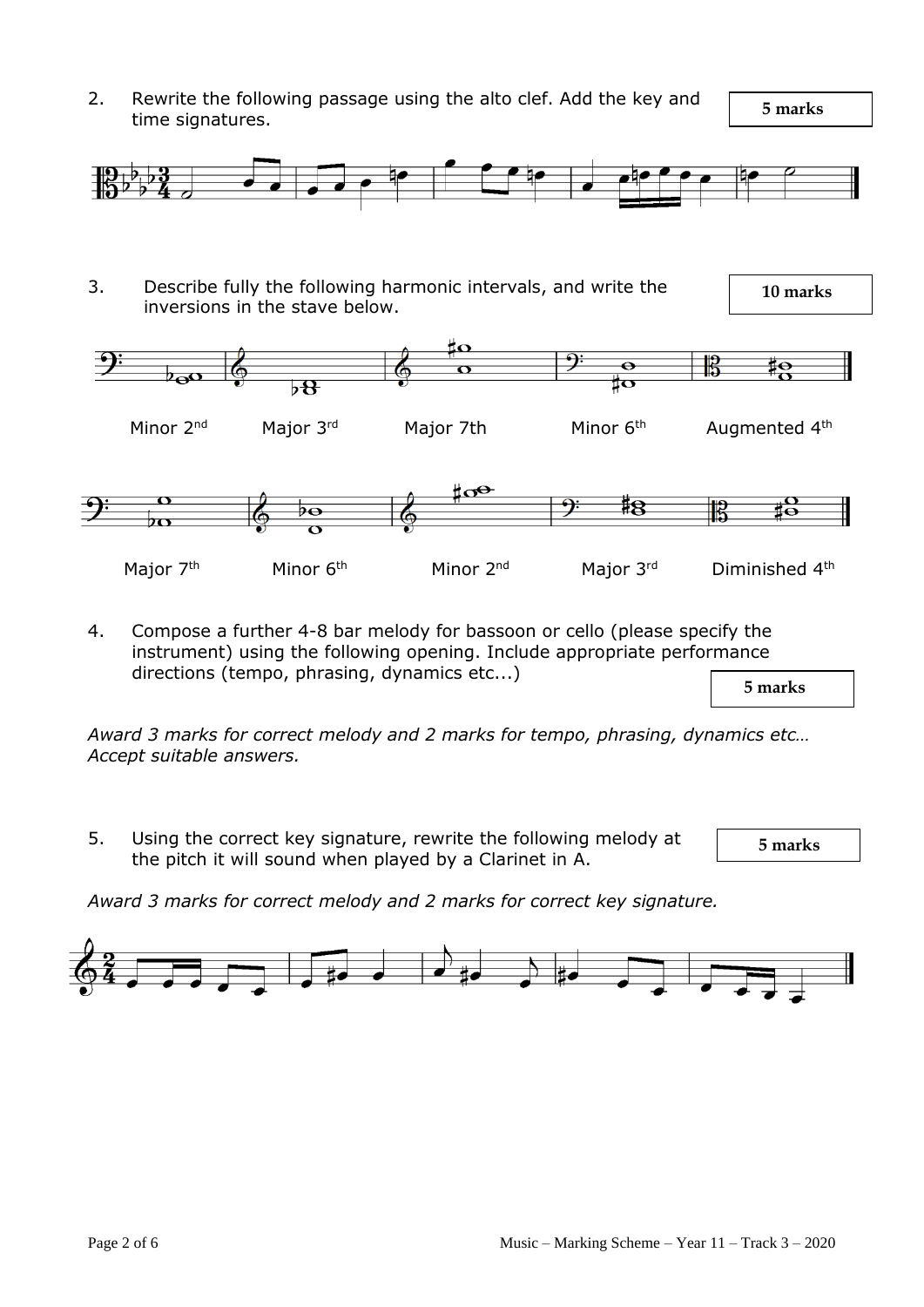#### **Section B – Basic Harmony 30 marks**

1. Write the cadences indicated below in four parts (SATB), inserting the correct key signatures. Use semibreves.

#### *Accept suitable answers.*



Imperfect Cadence in F minor



# Interrupted Cadence in  $C^*$  minor





 **6 marks** 2. Describe each of the numbered chords. Name the final cadence.  $(1)$   $(2)$   $(3)$   $(4)$ Chord: (1) Ib/Tonic  $1<sup>st</sup>$  inversion/I  $<sup>6</sup>$ <sub>3</sub> (1 mark)</sup> (2) V<sup>7th</sup>a/Dominant 7<sup>th</sup> root position/V<sup>7th 5</sup>  $(1$  mark) (3) via/Submediant root position/vi 5  $(1$  mark $)$ (4) Ic/Tonic  $2<sup>nd</sup>$  inversion/I $<sup>6</sup>$ <sub>4</sub></sup>  $(1$  mark $)$ Cadence: Perfect Cadence (2 marks)

 **8 marks**

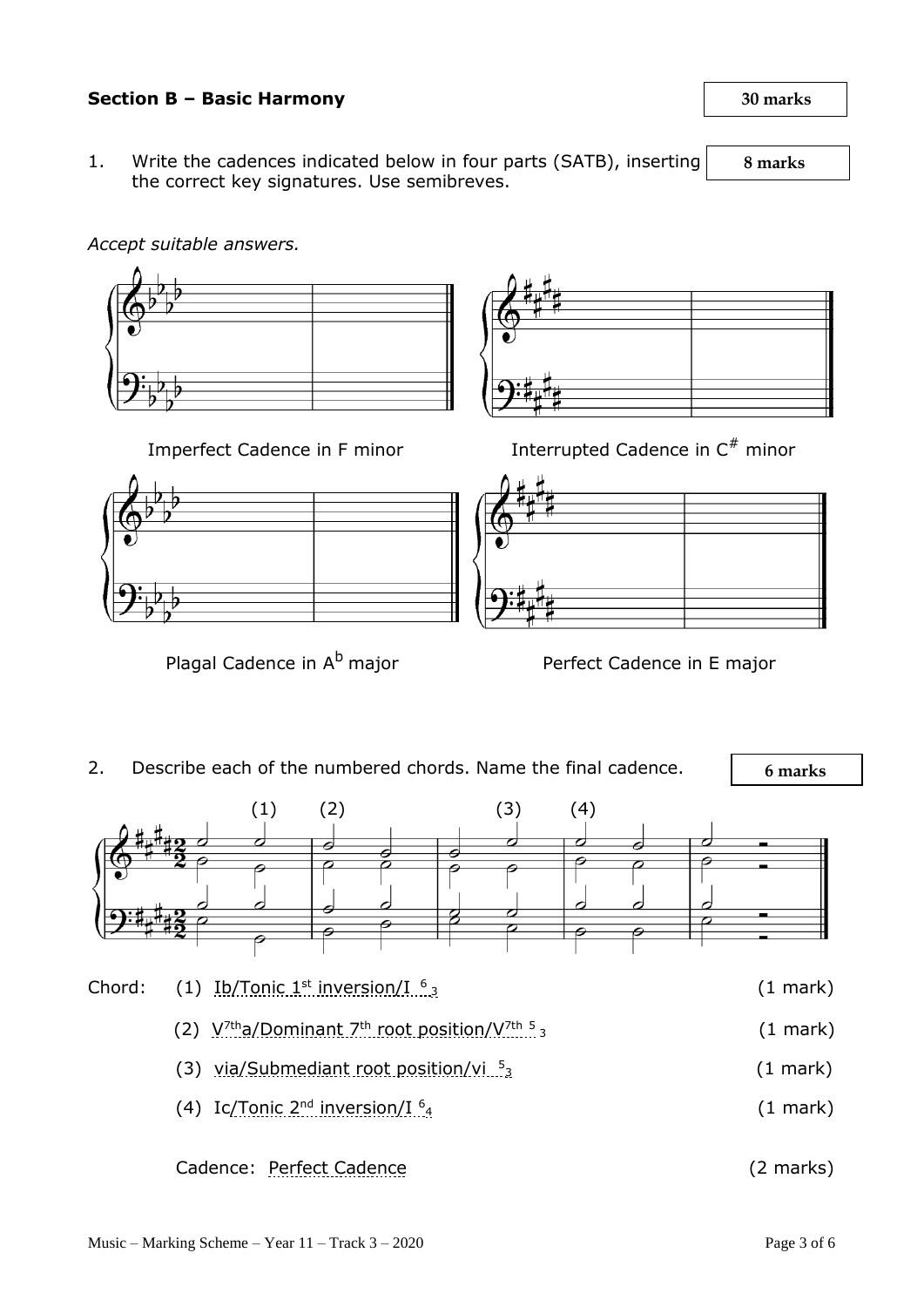**4 marks** 3. Using semibreves, write out the following 4-part chords for SATB as shown by the Roman numerals. Double the root in each case and add the correct key signature.



4. Write out the following chords for SATB as indicated by the given figured bass.

*Award 2 marks for each correct chord. Accept suitable answers.*

5. Write suitable chords (e.g. ii, IV or V) at the marked cadential points of the given melody. The key of Bb major.

*Award 3 marks for each correct cadence.*



c. Compare the melody line (top line) in bars 1-2 with that in bars 3-4.

The notes in bars 3-4 are four notes lower than those in bars 1-2.

(1 mark)

 **6 marks**

 **6 marks**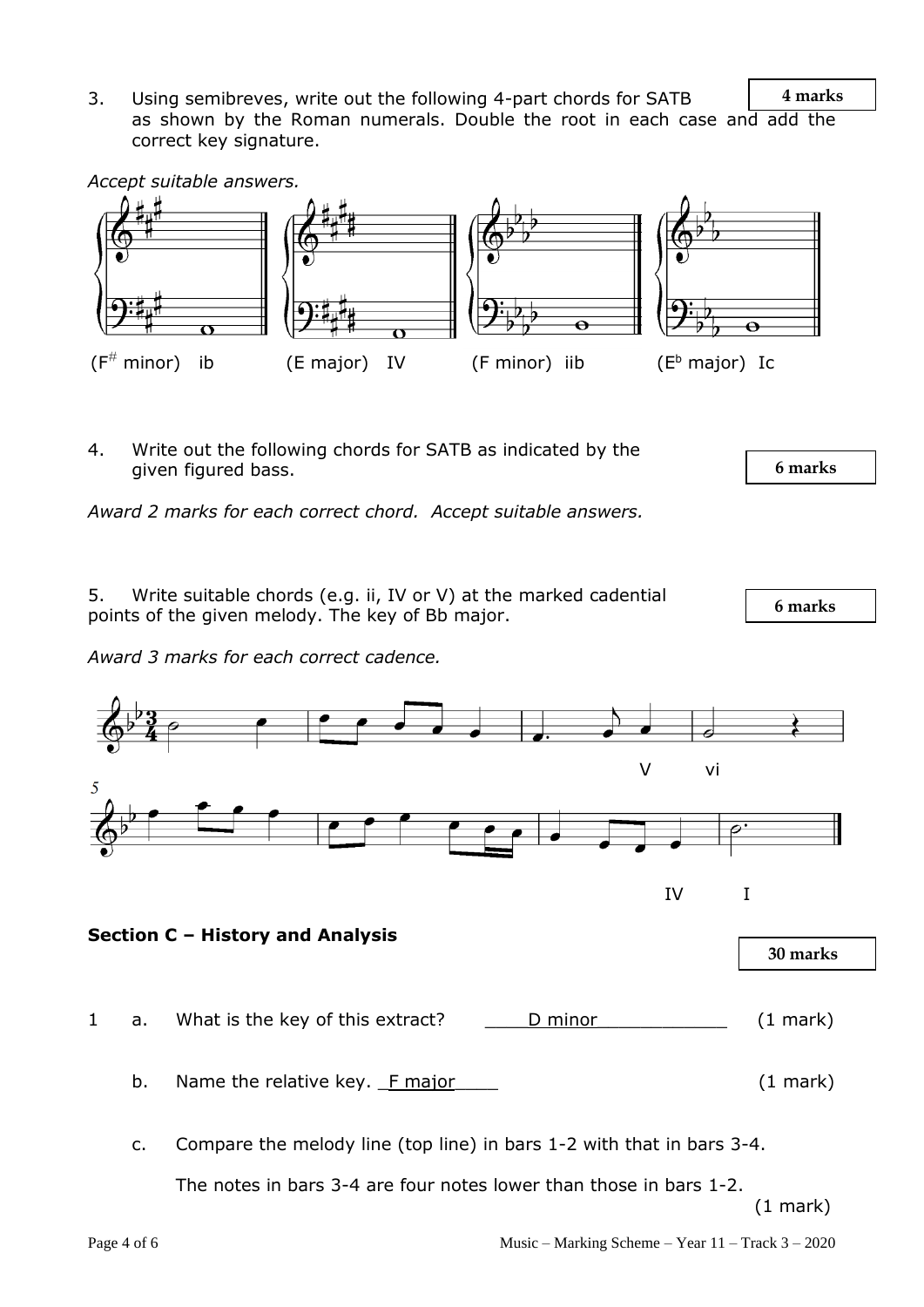d. Explain the following: (5 marks)

| dim.       | $\sim$ 100 $\mu$ | diminuendo - getting softer           |
|------------|------------------|---------------------------------------|
| Allegretto | $\sim$           | fast, slightly slower than allegro    |
| $= 90$     |                  | 90 minutes crotchet beats in a minute |
| pp.        |                  | pianissimo - very soft                |
| cresc.     |                  | getting louder                        |
|            |                  |                                       |

- e. Identify the cadence in bars 16-17. Perfect Cadence (1 mark)
- f. Identify the interval between the notes in the box. (bar 16) Minor  $6<sup>th</sup>$  (1 mark)
- g. Circle a tonic  $2^{nd}$  inversion chord, and a dominant  $7<sup>th</sup>$  chord. *Possible answers* Tonic  $2^{nd}$  inversion chord – bar 15, 1<sup>st</sup> beat Dominant  $7<sup>th</sup>$  chord – bar 16,  $2<sup>nd</sup>$  beat (2 marks)
- h. Write the technical names of the notes marked with an arrow in bars 7 and 8? (tonic, supertonic, etc.)

E  $(bar 7) -$  supertonic  $D (bar 8) -$  tonic  $(2 \text{ marks})$ 

i. In bars 8-9 the upper hand 'imitates' the lower hand a bar later. Find two more bars where this happens.

Bars 10-11 (1 mark)

- 
- 2. Define the following forms:
- a. The difference between Binary and Ternary form*.*

*Accept answers on the following lines –* (2 marks) Binary form describes the structure of a piece of music which is divided into two different sections labelled as section A and section B. Ternary form describes the structure of a piece of music which is in three sections. These sections are usually labelled as section A, section B and section A, since the third section is a repeat of the first section.